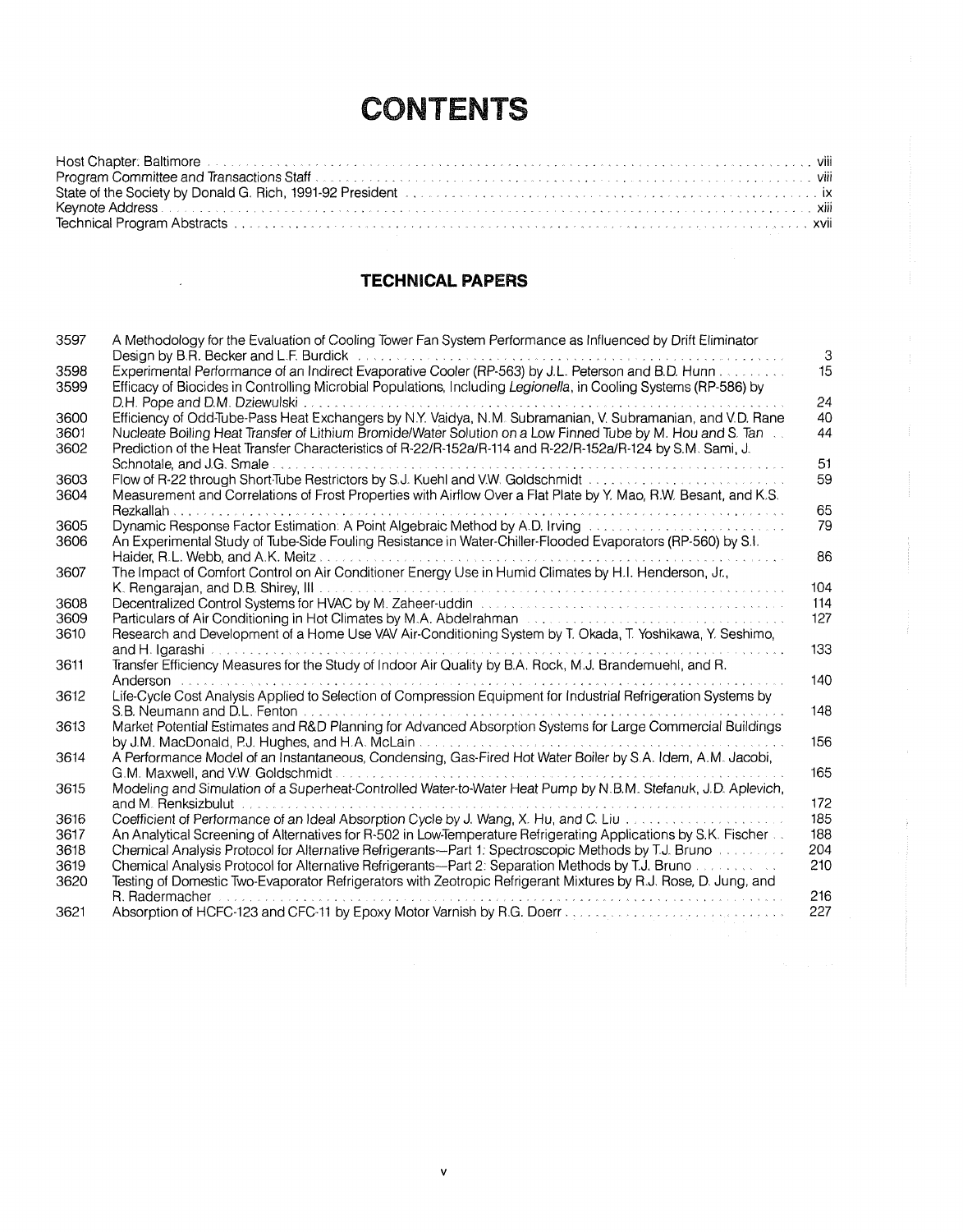## **SYMPOSIUM PAPERS**

 $\sim$ 

| BA-92-1 Air Quality and Quantity in Laboratory Animal Facilities<br>Animal Facility Ventilation Air Quality and Quantity by E.L. Besch and consumer an array of the United States                                                                                                             | 239        |
|-----------------------------------------------------------------------------------------------------------------------------------------------------------------------------------------------------------------------------------------------------------------------------------------------|------------|
| A Survey of Laboratory Rat Environments by Y. Zhang, L.L. Christianson, G.L. Riskowski, B. Zhang, G. Taylor,<br>H.W. Gonyou, and P.C. Harrison, we can consider the contract of the constraint of the constraints of the constr                                                               | 247        |
| Conversion of a Single Floor in a High-Rise Office Building into an Animal Research Facility by R.T. Ellis [11] Linguan 1                                                                                                                                                                     | 254        |
| Air Quality Evaluations of Animal Room Facilities Utilized for the Production of Laboratory Mice by W.A. Turner, FT.<br>McKnight, R.B. Jones, J.M. Barth, B.J. Paigen, J.L. Ohman, and M.R. MacDonald                                                                                         | 262        |
| Evaluation of Ventilation Rates through Four Types of Rat Cages by Y. Zhang, L.L. Christianson, and G.L.                                                                                                                                                                                      | 272        |
| BA-92-2 Airflow in Realistic Rooms-CFD and Physical Data<br>Correlation of Residual Velocity with Throw and Terminal Velocity from a Louver-Faced Unidirectional Diffuser by<br>H.H. Yousoufian, where you are accessive to a conservative conservative and access to the conservative of the | 285        |
| Isothermal Airflow Characteristics in a Ventilated Room with a Slot Inlet Opening by Y. Jin and J.R. Ogilvie [1000]<br>Full-Scale Experimental Results on the Mean and Turbulent Behavior of Room Ventilation Flows by J.S. Zhang,                                                            | 296        |
| G.J. Wu, and L.L. Christianson<br>.<br>2000 - 2010 - 2020 - 2020 - 2020 - 2030 - 2030 - 2030 - 2040 - 2040 - 2040 - 2040 - 2040 - 2040 - 2040 - 2040<br>Simulation of Airflow through Large Openings in Buildings by A. Schaelin, J. van der Maas, and A. Moser [10, 10].                     | 307<br>319 |
| Development of Three-Dimensional Thermal Airflow Analysis Computer Program and Verification Test by T.                                                                                                                                                                                        | 329        |
| BA-92-3 Measured Energy Performance of HVAC Components in Commercial Buildings                                                                                                                                                                                                                |            |
| Monitored Air Handler Performance and Comparison with a Simplified System Model by S. Katipamula and D.E.<br>Claridge                                                                                                                                                                         | 341        |
| Energy Performance of Heat Pumps in New Commercial Buildings in the Pacific Northwest by M.A. Piette, O. de                                                                                                                                                                                   | 352        |
| Analysis of the Dynamic Energy Performance of an HVAC System by Combining Simulations and Measurements                                                                                                                                                                                        | 363        |
| Measured Energy Consumption of Variable-Air-Volume Fans under Inlet Vane and Variable-Speed-Drive Control                                                                                                                                                                                     | 371        |
| <b>BA-92-4 Recent Advances in Enhanced Heat and Mass Transfer--Part I</b>                                                                                                                                                                                                                     |            |
| Heat Transfer Enhancement Using Tangential Injection by V.K. Dhir and F. Chang [11] Allen Lines Lines Lines Li<br>Air-Side Performance of Enhanced Brazed Aluminum Heat Exhangers by R.L. Webb and S.H. Jung Concerning                                                                       | 383<br>391 |
| Flow Boiling Enhancement of R-22 and a Nonazeotropic Mixture of R-143a and R-124 Using Perforated Foils by                                                                                                                                                                                    | 402        |
| Convective Vaporization of Refrigerants in Tube Banks by N.S. Gupte and R.L. Webb [11] Convective Vaporization of Refrigerants in Tube Banks by N.S. Gupte and R.L. Webb [11] Convertision of the State of the Banks and the S                                                                | 411        |
| BA-92-5 Recent Advances in Enhanced Heat and Mass Transfer-Part II                                                                                                                                                                                                                            |            |
| EHD Enhancement of Shell-Side Boiling Heat Transfer Coefficients of R-123/Oil Mixture by M.M. Ohadi, R.A.                                                                                                                                                                                     | 427        |
| Boiling Heat Transfer Enhancement in Tube-Bundle Evaporators Utilizing Electric Field Effects by J. Ogata, Y.                                                                                                                                                                                 | 435        |
| Practical Design Aspects of EHD Heat Transfer Enhancement in Evaporators by P. Cooper (and according the condition<br>Experimental Study of Electrohydrodynamically (EHD) Enhanced Evaporator for Nonazeotropic Mixtures by A                                                                 | 445        |
| Yabe, T. Taketani, H. Maki, K. Takahashi, and Y. Nakadai<br>المستقبل والمستقبل والوالو المتعاشي الرائي المتعاشر التي عاط المتعالى والمتعاط والوالم المتعالي والرائي                                                                                                                           | 455        |
| EHD Boiling Enhancement in Shell-and-Tube Evaporators and Its Application in Refrigeration Plants by<br>C. Damianidis, TG. Karayiannis, R.K. Al-Dadah, R.W. James, M.W. Collins, and P.H.G. Allen                                                                                             | 462        |
| BA-92-6 Measurement of Moisture Properties in Building Materials                                                                                                                                                                                                                              |            |
| Water Vapor Sorption Measurements of Common Building Materials by R.F. Richards, D.M. Burch, and<br><b>W.C. Thomas</b>                                                                                                                                                                        | 475        |
| Water Vapor Permeability Measurements of Common Building Materials by D.M. Burch, W.C. Thomas, and                                                                                                                                                                                            | 486        |
| Measurement of the Heat of Adsorption for a Typical Fibrous Insulation by Y-X Tao, R.W. Besant, and<br>C.J. Simonson                                                                                                                                                                          | 495        |
| Apparatus for Studying Transient Heat and Moisture Transfer in Fiberglass Batt Insulation by R J. Couvillion.<br>J.S. Hawisa, and G.J. Tatge and accountance and accountance and accountance and accountance and                                                                              | 502        |